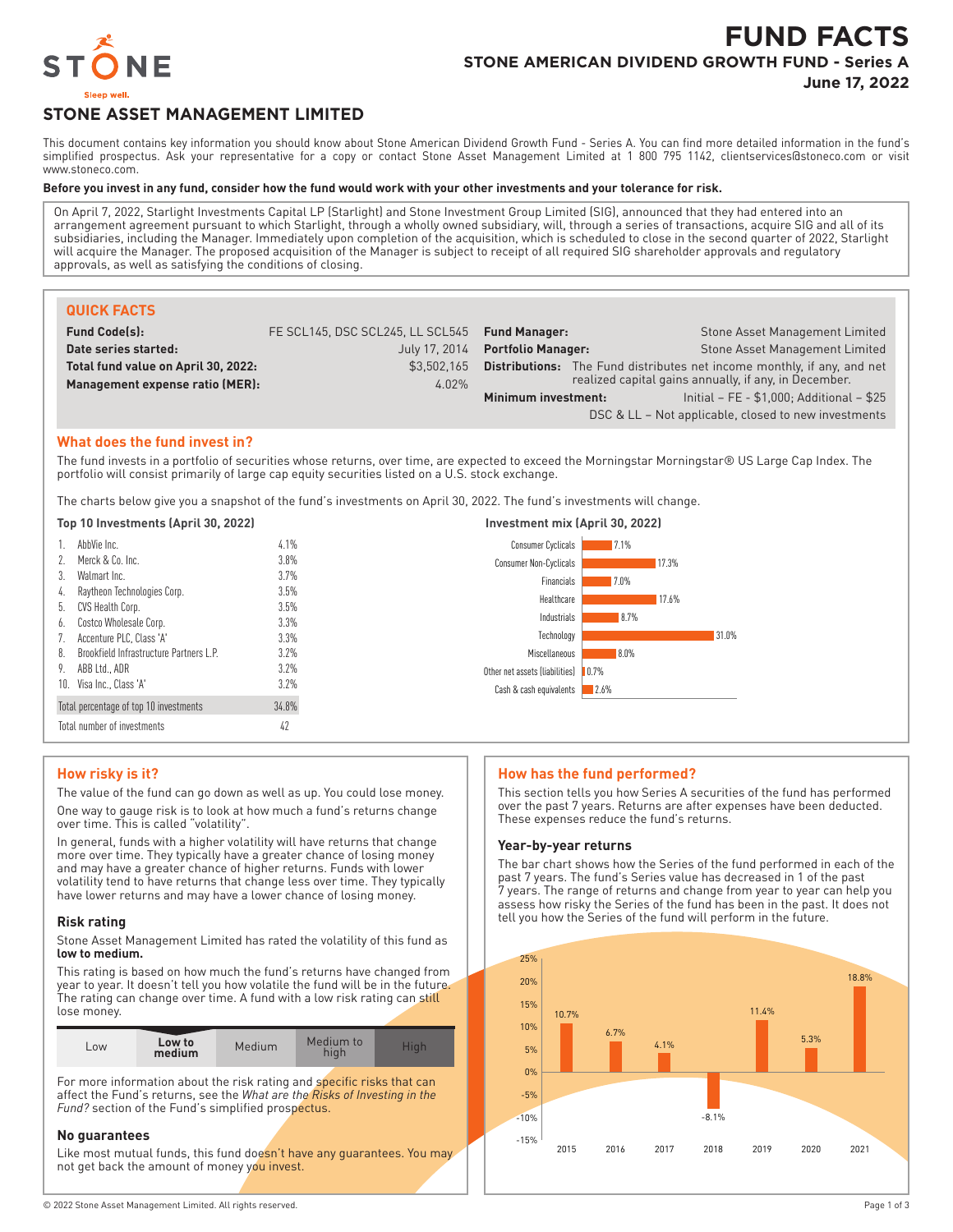

# **Best and worst 3-month returns**

This table shows the best and worst returns for Series A securities of the fund in a 3-month period over the past 7 years. The best and worst 3-month returns could be higher or lower in the future. Consider how much of a loss you could afford to take in a short period of time.

|              | Return    | $\vert$ 3 months ending | If you invested \$1,000 at the beginning of the period |
|--------------|-----------|-------------------------|--------------------------------------------------------|
| Best return  | 10.43%    | November 30, 2019       | Your investment would rise to \$1.104.30.              |
| Worst return | $-12.30%$ | March 31, 2020          | Your investment would drop to \$877.00.                |

#### **Average return**

The annual compound return of the Series of the fund was approximately 5.3% since the inception of the Series of the fund. If you had invested \$1,000 in the Series of the fund since the inception of the Series of the fund, your investment would now be worth \$1,493.73.

# **Who is this fund for?**

#### **This fund is suitable for investors:**

- have medium to long term investment goals
- are an investor who seeks exposure to U.S. equities
- are willing to accept a low to medium level of risk.

#### **A word about tax**

In general, you'll have to pay income tax on any money you make on a fund. How much you pay depends on the tax laws where you live and whether or not you hold the fund in a registered plan such as a Registered Retirement Savings Plan or a Tax-Free Savings Account. Keep in mind that if you hold your fund in a non-registered account, fund

distributions are included in your taxable income, whether you get them in cash or have them reinvested.

# **How much does it cost?**

The following tables show the fees and expenses you could pay to buy, own and sell Series A securities of the fund.

The fees and expenses – including any commissions – can vary among series of a fund and among funds. Higher commissions can influence representatives to recommend one investment over another. Ask about other funds and investments that may be suitable for you at a lower cost.

# **1. Sales charges**

The table below shows the sales charge when you buy the Series A securities of the fund. Ask about the pros and cons of each option.

| <b>Sales charge option</b> | What you pay                                                                                                                                                                                                                                                        |                                           | <b>How it works</b>                                                                                                                                                                                                                                                                                                                                                                                                                                                                                                                                                                                                                                      |
|----------------------------|---------------------------------------------------------------------------------------------------------------------------------------------------------------------------------------------------------------------------------------------------------------------|-------------------------------------------|----------------------------------------------------------------------------------------------------------------------------------------------------------------------------------------------------------------------------------------------------------------------------------------------------------------------------------------------------------------------------------------------------------------------------------------------------------------------------------------------------------------------------------------------------------------------------------------------------------------------------------------------------------|
|                            | in percent (%)                                                                                                                                                                                                                                                      | in dollars (\$)                           |                                                                                                                                                                                                                                                                                                                                                                                                                                                                                                                                                                                                                                                          |
| Low load sales<br>charge   | If you sell within:<br>1 year of buying:<br>3.50%<br>2 years of buying:<br>2.75%<br>3 years of buying:<br>2.00%<br>Thereafter<br>Nil                                                                                                                                | \$0 to \$35 on every<br>\$1,000 you sell  | • When you buy the fund, Stone Asset Management Limited pays your<br>representative's firm a commission of 3.0%. Any deferred sales charge you<br>pay goes to Stone Asset Management Limited.<br>• You can sell up to 10% of your securities each year without paying a deferred<br>sales charge.<br>• You can switch to certain other securities of other Stone Funds at any time<br>without paying a deferred sales charge. The deferred sales charge schedule<br>will be based on the date you bought the first fund.                                                                                                                                 |
| Initial sales charge       | 0% to 5% of the amount<br>you buy                                                                                                                                                                                                                                   | $$0$ to $$50$ on every<br>\$1,000 you buy | • Negotiated between you and your representative.<br>• The initial sales charge is deducted from the amount you invest. It goes to<br>your representative's firm as a commission.                                                                                                                                                                                                                                                                                                                                                                                                                                                                        |
| Deferred sales<br>charge   | If you sell within:<br>$6.00\%$<br>1 year of buying:<br>2 years of buying:<br>5.50%<br>5.00%<br>3 years of buying:<br>4 years of buying:<br>4.50%<br>5 years of buying:<br>4.00%<br>6 years of buying:<br>3.00%<br>7 years of buying:<br>2.00%<br>Thereafter<br>Nil | \$0 to \$60 on every<br>\$1,000 you sell  | • The deferred sales charge is a set rate based on the cost of units being sold. It<br>is deducted from the amount you sell.<br>• When you buy the fund, Stone Asset Management Limited pays your<br>representative's firm a commission of 5.0%. Any deferred sales charge you<br>pay goes to Stone Asset Management Limited.<br>• You can sell up to 10% of your securities each year without paying a deferred<br>sales charge.<br>• You can switch to certain other securities of other Stone Funds at any time<br>without paying a deferred sales charge. The deferred sales charge schedule<br>will be based on the date you bought the first fund. |